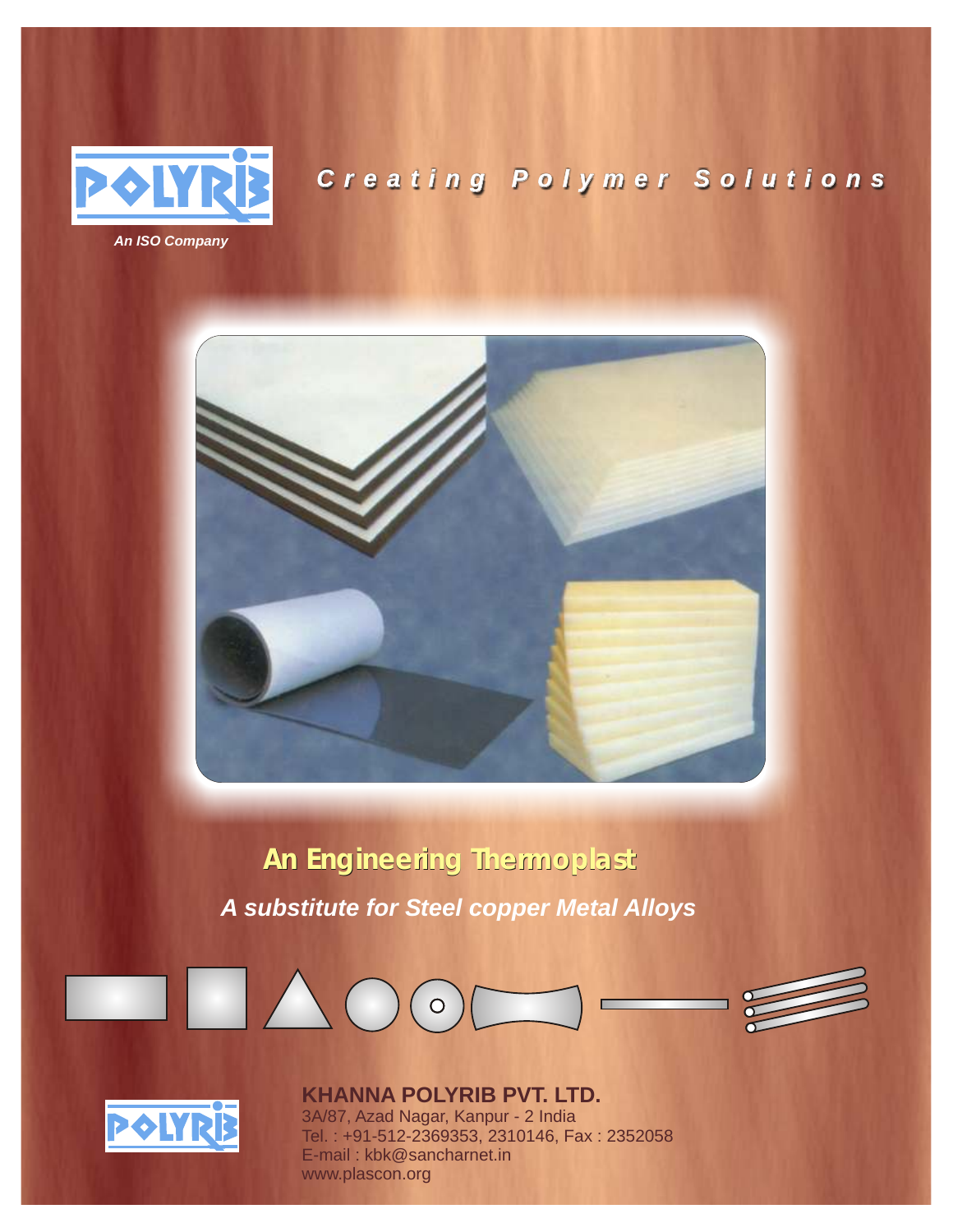

## **KBK UHMW SHEETS**

KBK UHMW Sheets are ideal material for lining silos, bunkers, chutes, truck, rail wagons, ship hold etc. It allows good material flow with minimum caking bulk solids and powder products. Excellent machining properties of the material allows it to be used as replacement for thousands of metal and plastic machinery parts.

#### **ADVANTAGES**

- $\mathscr P$  Excellent wear resistance best in plastic
- ! Very high impact strength, it is unbreakable
- $\mathscr{D}$  Good chemical resistance<br> $\mathscr{D}$  Low co efficient of friction
- Low co efficient of friction
- $\mathcal P$  Good machinability<br> $\mathcal P$  Low Temperature pro
- Low Temperature properties

## **DELIVERY PROGRAMME**

## **KBK UHMW Compressed Sheets**

4000 x 1230 x 10-200 mm 4330 x 1230 x 20-75 mm 5000 x 660 x 20-100 mm Other size available on demand

#### **KBK UHMW Rods**

**KBK UHMW Extruded Sheet** Size : 20-200 mm dia x 300 mm length Higher length rods available on request Hollow rods available on request

1000 mm width x 2000 mm length x 50 mm thick

#### **POLYRIB RIPLA POLYPROPYLENE SHEETS**

Polyrib Ripla Polypropylene Homopolymer is a crystalline polymer noted for excellent chemical resistance. It is used extensively in chemical processing, chemical storage, metal finishing, and metal industry. Its application includes plating and anodising process equipment chemical storage tanks and valve bodies, flanges, orthotic and prosthetic devices.

### **ADVANTAGES**

- $\mathscr{P}$  High strength to weight ratio
- $\mathscr P$  Excellent chemical resistance
- $\mathscr P$  Excellent thermoforming properties
- $\mathscr{D}$  Corrosion resistant

#### **DELIVERY PROGRAMME**

#### **Compressed Sheets** 1230 x 4300 x 10-70 mm

**Extruded Sheets** 1230 x 4000 x 50-100 mm

**Extruded Rods** 1250 x 2000 x 3-20 mm

10-200 mm dia x 1 mtr, length Other sizes available on demand



*CUTTING BOARDS*



*PP Sheets*



*PP Sheets Grey*